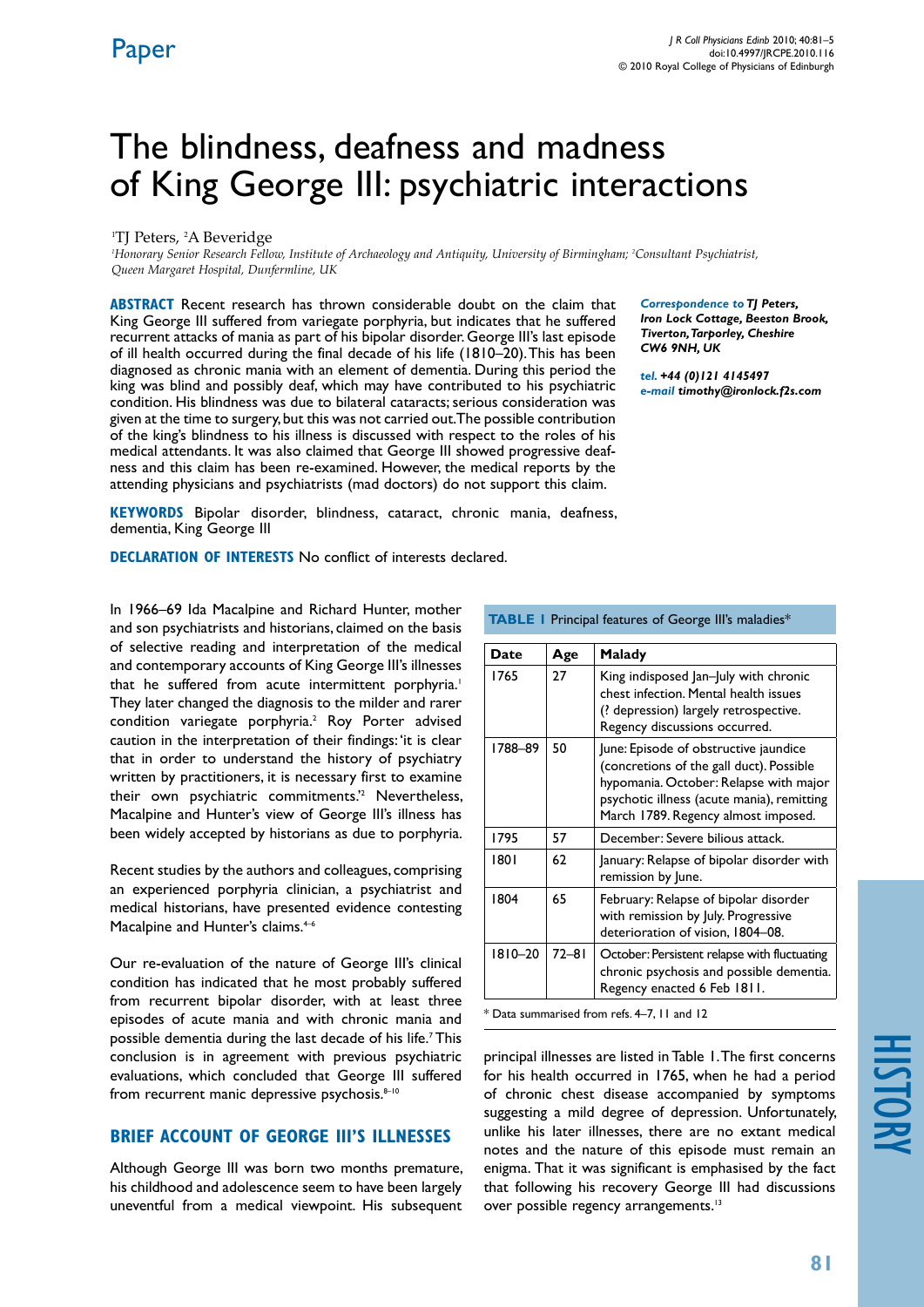

**FIGURE 1** A print of King George III, reproduced with kind permission from Kenneth Baker's *George III: a life in caricature.* London: Thames and Hudson; 2007.

The king's first and most well-known episode of mental illness occurred between October 1788 and March 1789, at the age of 50. This was a major episode of acute mania lasting almost six months, preceded by an episode of obstructive jaundice (probably cholelithiasis) that may have been the trigger.<sup>14</sup> It was at this time that the psychiatrists Dr Francis Willis and his sons and their assistants took over the care of the king in this and subsequent episodes of mania. Their apparent success in alleviating George III's illness was a major step in the recognition of the developing specialty of psychiatry. The Regency Bill was passed by the House of Commons, but the rapid recovery of the king meant that it was withdrawn during its passage through the House of Lords.<sup>15</sup>

George III recovered and was essentially mentally and physically well until his second episode of mania in January 1801. A further short-lived episode of acute mania occurred in 1804, but there were no regency discussions. From this time the king's vision progressively deteriorated, initially in his right eye and subsequently in his left, and by 1810 he was almost totally blind from bilateral cataracts. On the advice of his prime minister, William Pitt, the king employed a secretary and amanuensis, Sir Herbert Taylor, from 1805 and for the remainder of his active life.<sup>16</sup>

In October 1810, following the death of his favourite daughter Amelia, George III's mental health seriously deteriorated and chronic mania ensued, which lasted with fluctuations until his death in 1820, aged 81. The Prince of Wales was sworn in as regent in February 1811. There is

controversy as to whether George III developed significant fatuity (cognitive impairment) during this final decade, but there was little evidence of overall clinical improvement and the regency was subsequently made permanent.<sup>17</sup>

## **Medical Personae**

A brief résumé of the medical attendants involved in George III's care during his latter illnesses follows. These attendants may be conveniently grouped into physicians, including those specialising in psychiatry (the mad doctors), surgeons and apothecaries. Sir Henry Halford was the senior physician involved with the king's care. A distinguished physician educated at Rugby, Oxford and Edinburgh, he practised in London from 1792. He was clearly an astute physician; for example, recognising for the first time the clinical features of hepatic abscesses, most famously in Georgiana, Duchess of Devonshire. In 1809 he was consulted about the chronic chest infection of Princess Amelia during her fatal illness, and subsequently was physician to various members of the royal family. Sir Henry was also an able diplomat and politician and was president of the Royal College of Physicians of London from 1820 to 1844.<sup>18</sup>

The other physicians involved had various degrees of expertise in treating patients with mental illnesses. William Heberden Jr was appointed Physician to the Queen in 1795 and to the King in 1805, but was a general physician with little experience of mental illnesses. Matthew Baillie was a distinguished physician, first consulted by Sir Henry Halford over Princess Amelia's chronic chest infection. In his evidence to the Select Committee of the House of Lords, who examined the physicians concerning the prognosis of George III's illness, he raised the question of the king's fatuity, his age as an adverse factor, and suggested that his blindness would impair recovery.<sup>19</sup> Henry Reynolds attended George III during his three previous episodes and thus provided some continuity of care. His main function seems to have been to collect details of the fees payable for attendance on the king. His own death was attributed to 'mental anxiety and fatigue of the body and mind' in consequence of his onerous attendance on the king.20

The Willis family of specialist mad doctors (psychiatrists) were brought in to care for the king during his four episodes of mental illness.<sup>21</sup> The father, Dr Francis Willis, was credited with George III's recovery in 1789. He went on to treat, albeit unsuccessfully, Maria I, Queen of Portugal, for a similar mental illness.<sup>22</sup> His sons, John, Thomas and Robert Darling Willis were involved in the king's care during his various episodes of ill health. The Rev. Thomas Willis was confessor to Queen Charlotte and Rector of St George's, Bloomsbury, and ministered to the king during and between his episodes of illness. He may have been responsible for initially persuading Queen Charlotte to send for the Willis family.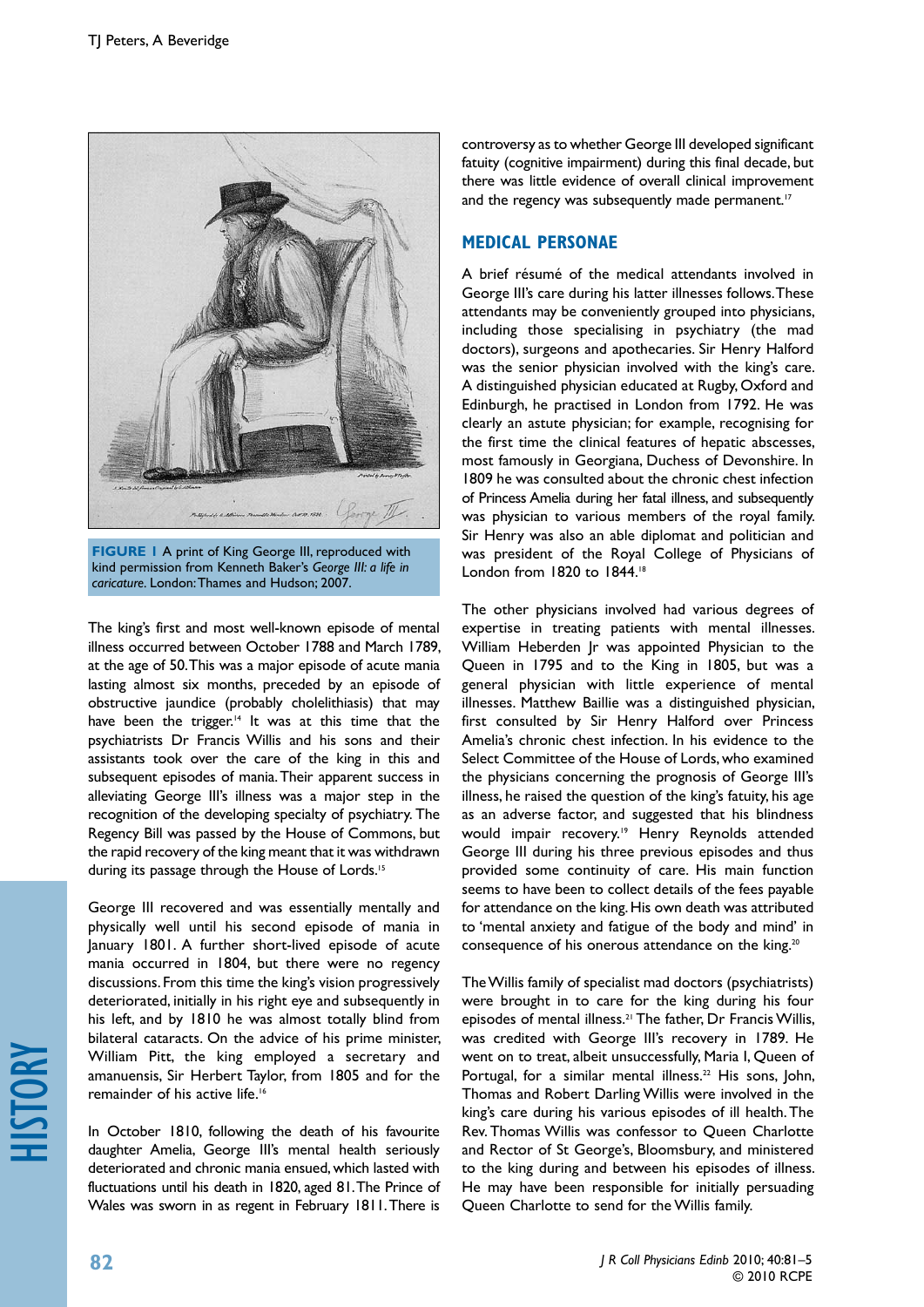There was constant friction between the recognised physicians and the Willises. Although John Willis was an Edinburgh medical graduate, he was not considered by Reynolds to be appropriately qualified as a physician and was excluded from consultations. In contrast, the psychiatrists eschewed the physical treatment administered by the apothecaries at the behest of the physicians.

A further doctor consulted with a special interest in mental illness was Samuel Foart Simmons, but when he was not given sole charge of the king he left Windsor. An Edinburgh graduate, Simmons was elected Physician to St Luke's Hospital (asylum) in the City of London in 1781. He was previously consulted about George III's relapses in 1801 and 1804.23

Sir David Dundas was appointed Sergeant Surgeon to the King in 1793. He was Household Apothecary at Kew but not officially Apothecary to the King.The Royal Apothecaries who attended the king were Everard Augustus Brande and Robert Battiscombe.<sup>24</sup> Dundas was a prominent figure in the Royal College of Surgeons and was Master of the College in 1804, 1811 and 1819. He was made a baronet in 1815.<sup>25</sup> The king's oculists were Chevalier John Taylor from 1760 to 1771, Baron Michael de Wenzell from 1772 to 1790 and Jonathan Wathen Phipps from 1796 to 1814.

# **Blindness and Mental Illness**

The physicians discussed the relationship between the king's blindness and his mental illness. In order to find objective evidence they conducted a clinical study, much as would be carried out today. A survey was conducted of eight blind lunatics in St Luke's, Guy's and Bethnal Green hospitals: there was apparently no deterioration when they became blind.<sup>26</sup> In response to the question by the House of Lords Select Committee – will the king's blindness retard or promote his majesty's recovery? – the response was:

Upon the whole I don't think it rather unfavourable; It has not been found by experience that deranged persons who are blind are more apt to become imbecile from seclusion (than those who see)...<sup>19</sup>

In spite of the apparent lack of a relationship between blindness and madness, surgery for George III's cataracts was reconsidered. On 29 June 1811 Dundas wrote an incisive report<sup>27</sup> on the arguments for and against performing surgery on the king's cataract:

*Reasons for the King undergoing the operation for extracting the Cataract of the right eye.* 

If the operation should prove successful it would enable His Majesty to be amused with the surrounding objects, it might lead to a change of place and furnishing new Ideas to his Mind, it might contribute

materially to recovery from his present illness – Also when His Majesty is declared well He would return to the exercise of His Royal Powers with much greater advantage to himself, & with more satisfaction to the Public, than if the Operation were deferred till after He is declared well.

His Majesty's Bodily health is good & the season is favourable.

*Reasons against His Majesty undergoing the operation for extracting the cataract.*

At all times such an operation must occasion a very considerable degree of interest to the individual who is to undergo it. It becomes a question whither a greater degree of interest would not be excited, in his Majesty's present state of Nerves & also how far that might influence his present state of health!

Should the operation prove successful the Joy naturally produced by so desirable an event would certainly produce no small degree of nervous agitation.

On the contrary were the operation unhappily to fail, although His Majesty's Mind is very strong & he has always in a remarkable degree possessed the 'aqua mens rebus in arduis' [Keep an even mind in steep matters – Horace] yet it is impossible to say what might be the consequences of such disappointment.

It is also to be recollected, that the change in His Majesty's Manner… took place when the disease of the eye increased so much as to deprive the King of the means of passing His usual occupations from the almost total loss of sight. It was then that the tranquillity of mind & a quickness of His Majesty's Manner took place which had not been witnessed before…

Were the operation to prove unsuccessful would a greater degree of blame be attached to those who recommended it, in particular state in which the King now is.27

It was decided against surgery, most likely, as it was thought that no benefit to the king's mental illness would ensue. The last reason stated above would also have played a major part in the decision. At that time the physicians, in contrast to the lunacy doctors, all felt that the king was not amenable to reason:

I am of the opinion that in the present state of his Majesty no advantage can be derived from what may be called the Management of His Mind. I believe him to be incapable of being influenced by Reasoning, admonition or Threats.<sup>28</sup>

– Matthew Baillie, Windsor Castle, 24 August 1811

## **deafness and Mental Illness**

There has been some consideration as to the degree of deafness afflicting the king and whether this contributed to his deteriorating mental state by increasing his social isolation. Macalpine and Hunter claimed: 'In 1817 it was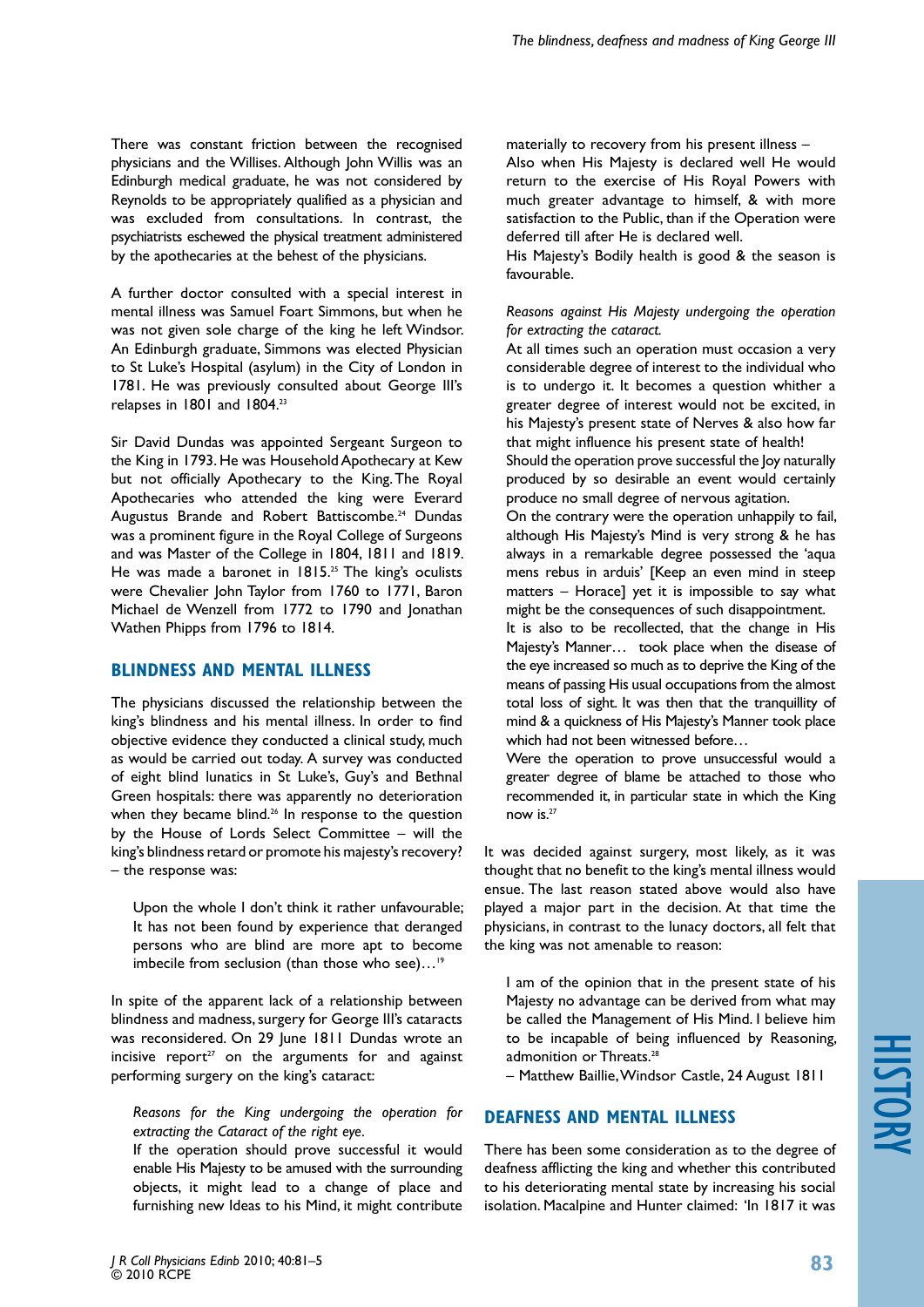noticed that he was going deaf and his last source of impressions from the outside world was coming to an end.'29 This view has been reiterated in subsequent biographies of George III.<sup>12,30</sup> However, in a report dated 11 July 1817, Halford and John Willis state:

We have now ascertained it with considerable accuracy that His Majesty's deafness has not materially increased of late. His Majesty's thoughts are sometimes so entirely occupied and engross'd, and His distemper gives rise so frequently to a waywardness that we are not surprised that the attendants should have supposed His Majesty to have suffered an aggravation of this infirmity, but we have had positive proof within the last two days of His Majesty possessing his power of hearing in at least as much force as He has done for many months past.<sup>31</sup>

The presence of possible deafness continued to be of concern to the king's non-medical attendants, but in a report dated 22 January 1819 Halford and Robert Willis state:

… we have had the satisfaction of ascertaining that His Majesty's deafness is not more considerable than it was and that His perception is as keen and quick as ever.<sup>32</sup>

The king's apparent deafness to his pages probably relates to inattention due to his psychotic state. Certainly his apparent deafness remitted with the improvement in his mental state.<sup>33</sup>

## **Discussion**

The latter part of the eighteenth and early part of the nineteenth centuries was a period of great change in the recognition, understanding and treatment of mental illness. How much George III's illness contributed to and benefited from these changes still remains a matter of debate. In an address to the Royal College of Physicians of London in 1833, entitled *On the treatment of insanity, particularly the moral treatment*, Halford highlighted the situation of the king:

Both the mind and the body of an insane patient are involved in one common calamity… and becomes an object of terror and of pity to all around him.<sup>34</sup>

Halford also commented on the beneficial effect of music and of religious support in mental illness, features relevant to George III, who found considerable solace when making music.<sup>34</sup>

George III had several possible risk factors for the development of cataracts, including myopia, oral and topical medications, psychiatric disease and episodic diarrhoea and malabsorption.<sup>35</sup> He also had a strong family history of cataracts and thus a genetic component is likely.<sup>36</sup>

The relationship between blindness, deafness and mental illness is relevant to current medical practice as well as of historical interest. Blindness itself is said not to have a causal role for mental illness, although sensory deficits may be associated with paranoid disorder. As Kirtley states: 'It may be concluded that blindness does virtually nothing to the personality. This is also apparently true with respect to other physical disabilities.<sup>337</sup> This statement refers to congenital and early onset disabilities. Late-onset blindness, especially in association with the psychosocial isolation of deafness, must be a factor in the pathogenesis and prognosis of mental illness, and a recent study by Leo and colleagues concludes that 'when compared with a hearing-impaired control group, impaired sight alone can acutely affect otherwise psychologically healthy individuals.'38

Although the physicians did not proceed to operate on George III's cataracts, the latter part of the eighteenth century was a period of considerable advance in the surgical management of cataracts. Couching, the displacement of the opaque lens within the anterior chamber, was long practised from ancient times. The development of extraction techniques by Jacques Daviel in 1750 was rapidly taken up in England by the royal oculist Baron Michael de Wenzell and, although couching was still performed by less able itinerant oculists, extraction was the preferred approach, particularly when clinical and financial circumstances allowed for it. It is likely that extraction would have been performed in the king if surgery were undertaken.<sup>39</sup>

The description of the procedure at that time indicates that complete co-operation of the patient was necessary for at least the half minute required for the surgery and for the ten-day post-operative period.<sup>40</sup> It was unlikely that George III would have been able to comply with these demands. Today these requirements are much less demanding and surgery in the chronic mentally ill is almost routine.

It is clear from this brief account that the treatment of George III's final decade of illness was more sympathetic than that which had occurred previously, with the dismissal of the physical and most of the medical treatments. Opiates were used and it is of interest that digitalis was given a therapeutic trial in the king, a treatment used in acute mania by William Withering in 1785.<sup>23</sup> However, the strict isolation from his family, equerries and personal servants while incarcerated in Windsor Castle would be strongly contraindicated today.

*Acknowledgements* We are grateful to Dr Hector Maclean for his advice on cataracts and to the library staffs of the Royal National Institute for Blind People, of the Royal College of Physicians of London and of the Royal College of Surgeons of England.

history

**84**